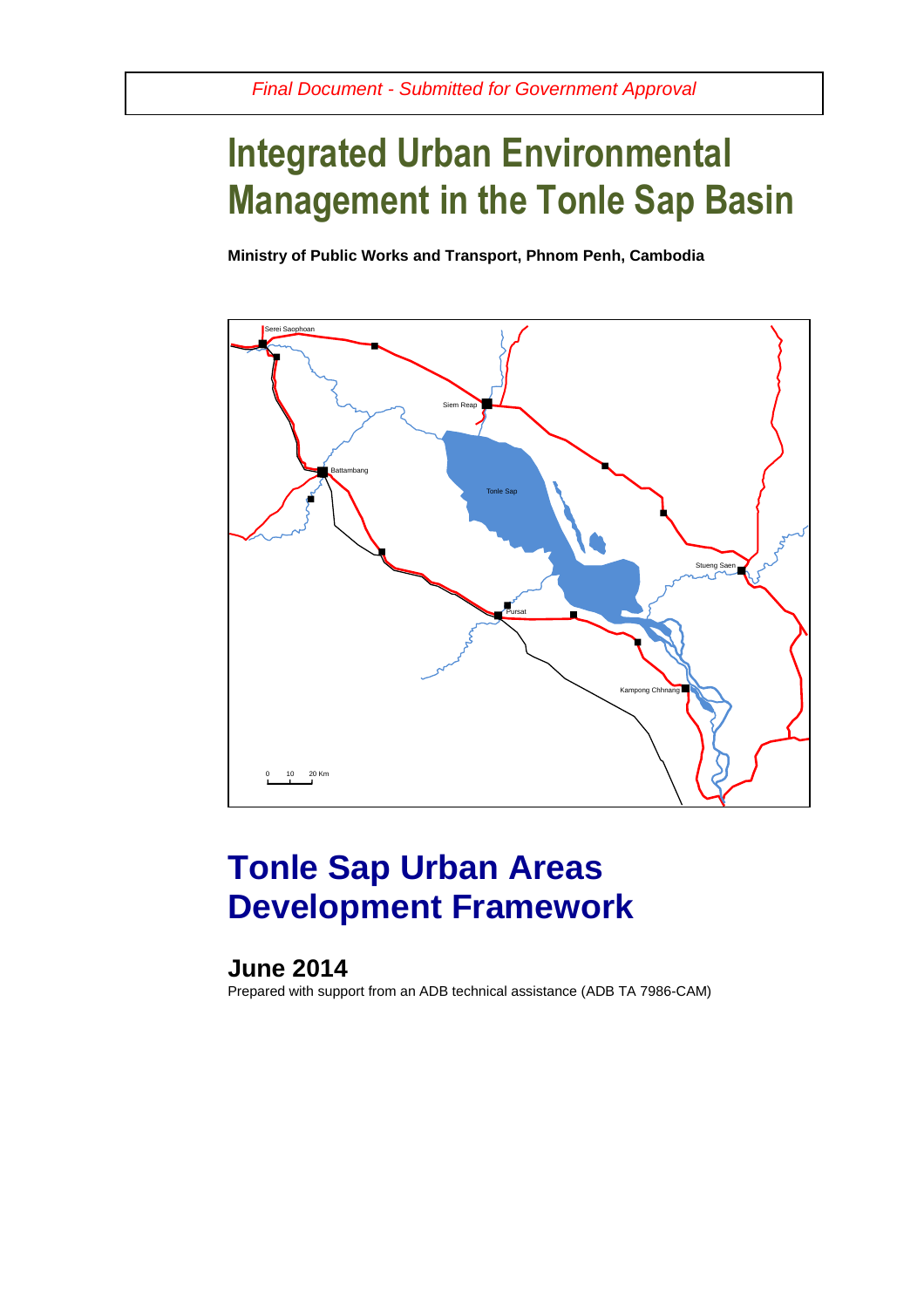## **Contents**

| 1            | Introduction<br>The Tonle Sap Urban Areas Development Framework<br>1.1<br>Rationale<br>1.1.1                                                                                                                                                                                                                                                                                                                          | 1<br>1                                              |
|--------------|-----------------------------------------------------------------------------------------------------------------------------------------------------------------------------------------------------------------------------------------------------------------------------------------------------------------------------------------------------------------------------------------------------------------------|-----------------------------------------------------|
| $\mathbf{2}$ | <b>Policy Background</b><br>Greater Mekong Sub-region<br>2.1<br>MRC Strategy and Action Plan<br>2.1.1<br>2.1.2 GMS Corridor<br>2.2<br><b>National Policy</b><br>National Strategies and Plans<br>2.2.1<br>Sub-national Strategies and Plans<br>2.2.2<br>Tonle Sap Strategies and Plans<br>2.3                                                                                                                         | 3<br>3<br>3<br>4<br>4<br>4<br>4<br>5                |
| 3            | <b>Framework for Action</b><br>3.1<br>Sustainable Development of the Urban Areas<br>3.1.1<br><b>Supporting Activities</b><br><b>Urban Strategy Plans</b><br>3.2<br>3.3<br>Sustainability and Climate Change Preparedness<br>Carbon-neutral Corridor<br>3.4<br>3.5<br>Urban Data<br>3.6<br>Mapping and Satellite Imagery<br>3.7<br><b>Prioritising Investments</b><br>3.7.1<br><b>Prioritisation of Urban Projects</b> | 8<br>8<br>8<br>9<br>9<br>10<br>10<br>11<br>11<br>11 |
| 4            | <b>Potential Infrastructure Investments</b><br>Identification of Possible Investments<br>4.1<br>Possible Strategic Investments<br>4.2<br>4.3<br>Possible Urgent Urban Infrastructure Needs                                                                                                                                                                                                                            | 13<br>13<br>13<br>14                                |
| 5            | <b>TSUADF Implementation, Review and Monitoring</b><br>Ownership of TSUADF<br>5.1<br><b>Project Coordination</b><br>5.2<br><b>Initial Tasks</b><br>5.2.1<br>5.2.2<br><b>Ongoing Review and Monitoring</b>                                                                                                                                                                                                             | 16<br>16<br>16<br>16<br>16                          |

*Disclaimer*

*The views expressed in this report are those of the authors and do not necessarily reflect the views and policies of ADB or its Board of Governors, the governments they represent, or the Government of Cambodia. ADB or any of the above parties does not guarantee the accuracy of the data included in this publication and accepts no responsibility for any consequence of their use.*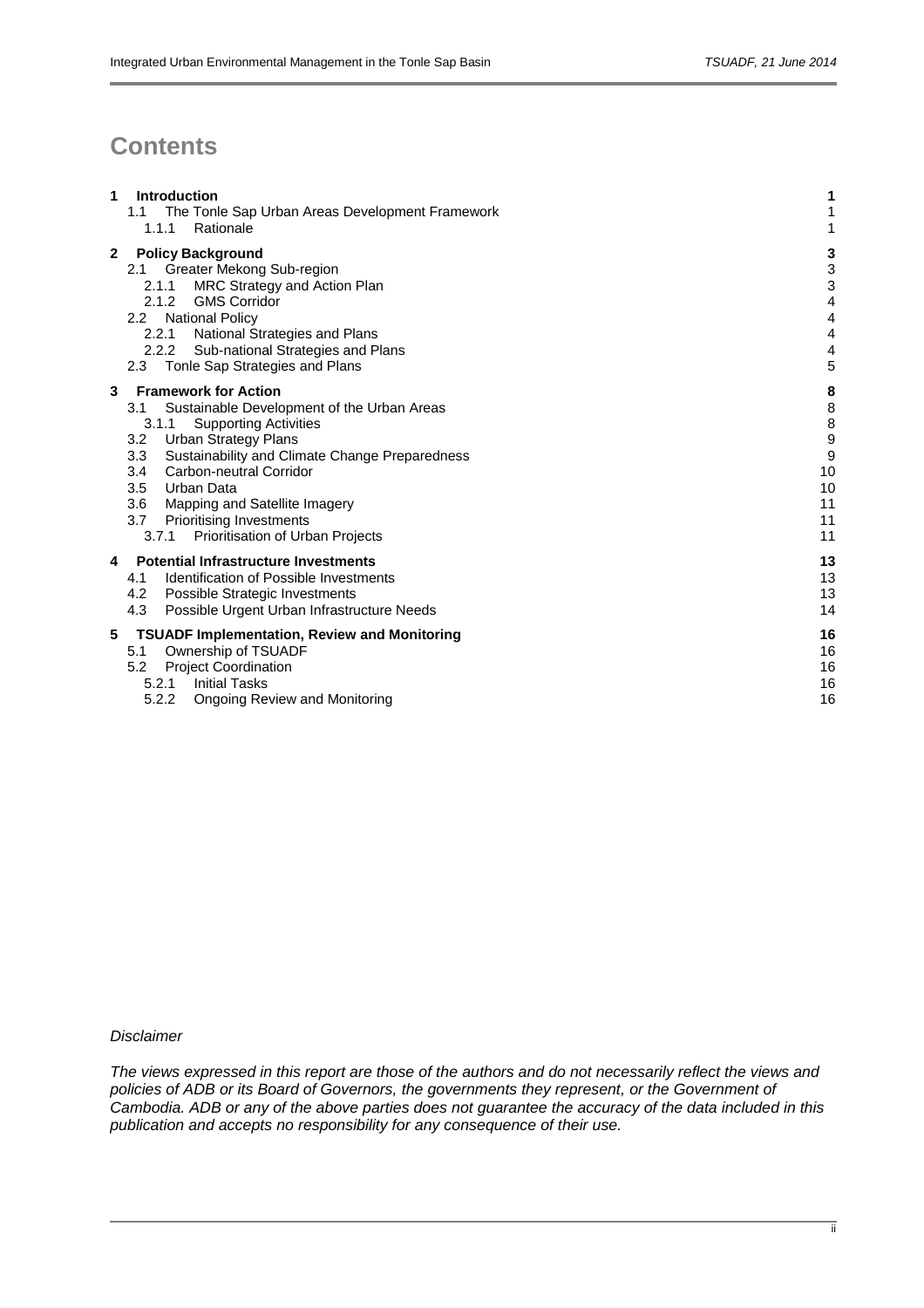## *Summary of Recommendations*

The following Table summaries the recommendations put forward in the TSUADF. These recommendations should be agreed or supported in principle in order to take the TSUADF forward.

| <b>Section</b> | <b>Recommendation</b>                                                                                                                                                                                        |
|----------------|--------------------------------------------------------------------------------------------------------------------------------------------------------------------------------------------------------------|
| 2.1.1          | The Government should urgently request the support of development partners to<br>undertake the projects identified by MRC in its Basin Action Plan – Projects 3.2, 4.2 and<br>5.1.                           |
| 2.2.2          | Consideration should be given to designating the Tonle Sap as a planning region                                                                                                                              |
| 2.3            | TSA Zones should be declared as the only official zones to be enforced.<br>The boundaries of Zones 1 and 2 should be reviewed and adjusted.                                                                  |
| 3.1            | The Action Areas listed above are endorsed and a programme of implementation of the<br>measures is initiated.                                                                                                |
| 3.2            | Steps should be taken to instigate the preparation and formal approval of 'fast track'<br>outline development strategies for the urban areas in the Tonle Sap basin                                          |
| 3.3            | A study is commissioned to quantify potential climate change impacts in all urban areas in<br>the Tonle Sap Basin and to identify appropriate planning and design measures to address<br>these impacts.      |
| 3.4            | The Southern Economic Corridor is designated to be a carbon-neutral economic corridor<br>and studies undertaken to establish parameters and targets to achieve this.                                         |
| 3.5            | Steps are taken to undertake the production of an Urban Data Book for the Tonle Sap<br>basin. If sufficient funds are available this could be extended to all the urban areas in<br>Cambodia.                |
| 3.6            | Contracts should be issued for the mapping of the four urban areas of Kampong Chhnang,<br>Pursat, Stueng Saen, Serei Saophoan, and satellite imagery acquired for all urban areas in<br>the Tonle Sap basin. |
| 3.7            | The MCA system of checking proposed projects against an agreed set of criteria should be<br>developed and introduced as soon as possible.                                                                    |
| 4.2            | An assessment should be undertaken of infrastructure needs in all urban areas in the<br>Tonle Sap basin, including both the major towns (municipalities) and the small district<br>towns.                    |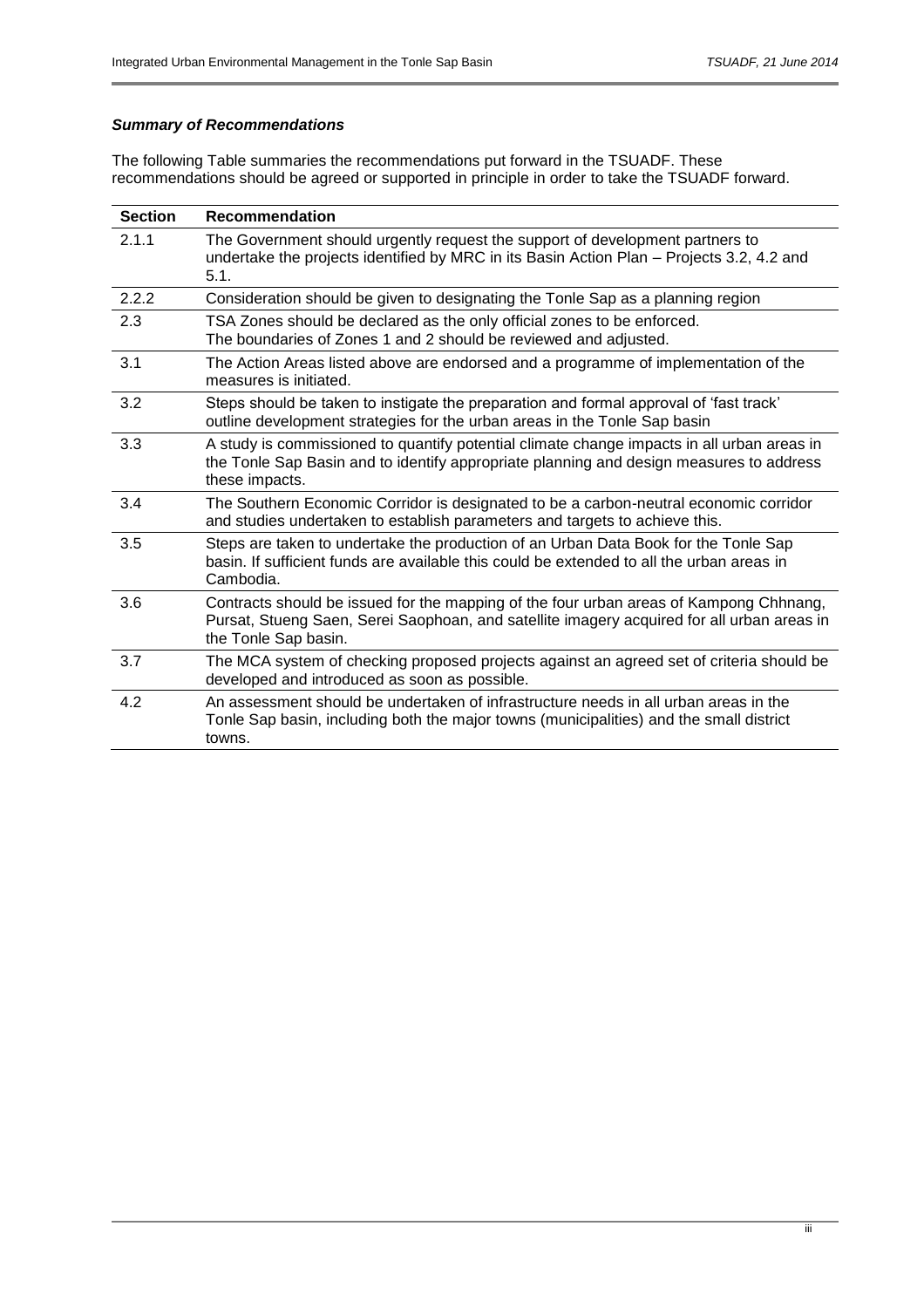## *Urban Centres in the Tonle Sap Basin*

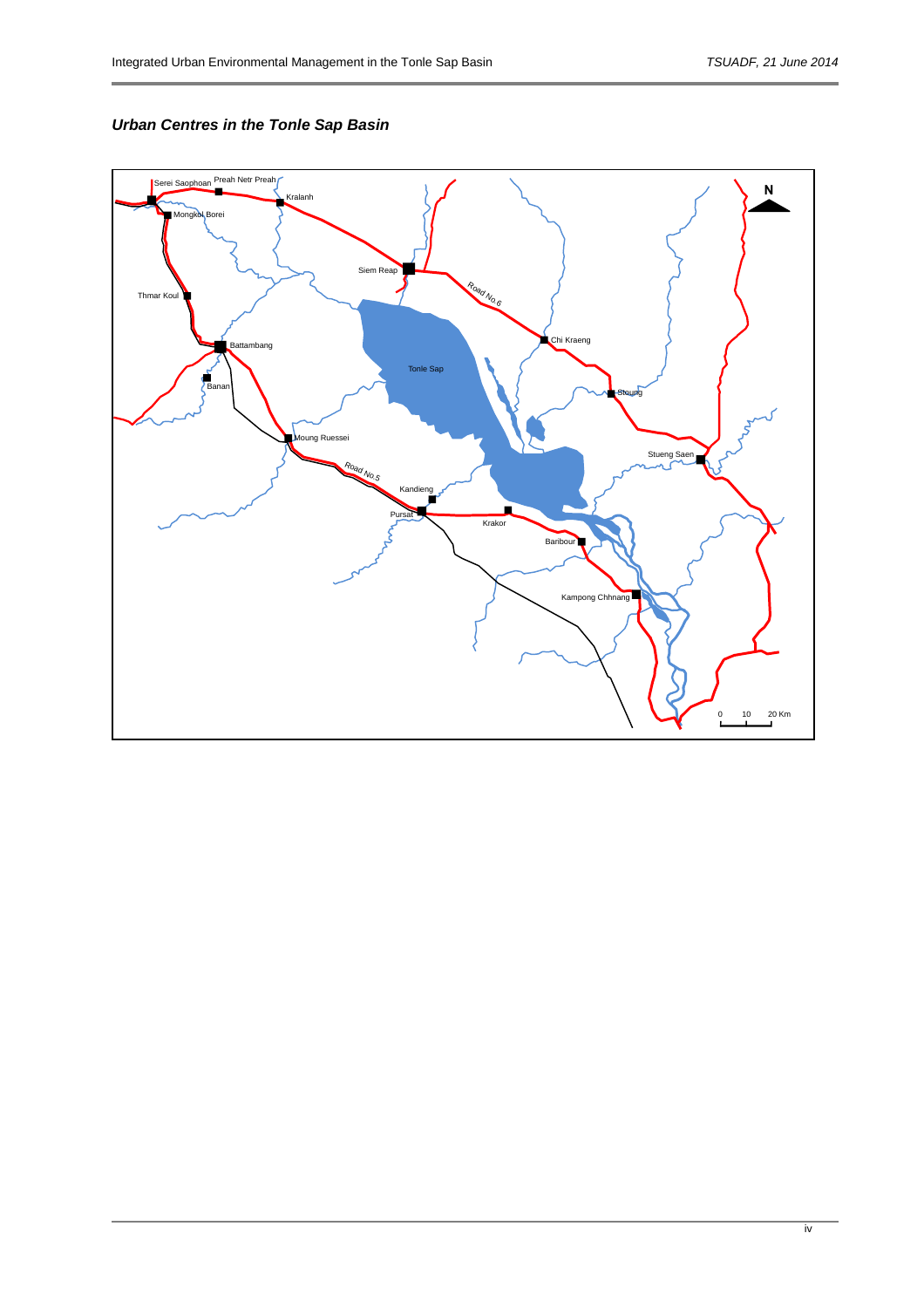## **1 Introduction**

## **1.1 The Tonle Sap Urban Areas Development Framework**

### **1.1.1 Rationale**

- 1 The intention of preparing the TSUADF is to provide a rationale and guideline for the sustainable growth of the urban areas that lie within the vicinity of the Tonle Sap lake. Urban areas are the focal points of economic growth and will be crucial to the development of the area as a whole. At the same time urban development can have potentially adverse impacts on the water resource and the environment surrounding it.
- 2 The urban areas around the Tonle Sap are all located on rivers that flow into the lake (see map on page v). Urban waste and other forms of pollution entering the rivers therefore end up in the lake. In addition, the annual flood of the lake reaches into several of the urban areas (Figure 1.1). When the floods recede they take with them liquid and solid wastes accumulated during the flood.



#### **Figure 1.1 Extent of Annual Flood**

3 These urban areas are all growing and will continue to grow. The combined total population in the six main urban areas in 2012 was approximately 480,000. They are expected to grow in population by about 40% between now and  $2030^1$ , so that will be an additional 190,000 people living and working around the Tonle Sap. Increased population will bring other developments such as commercial and industrial developments. Clearly a comprehensive framework is needed to guide this urban expansion. This TSUADF is intended to provide that framework.

l

<sup>&</sup>lt;sup>1</sup> TA 7986-CAM consultant estimates based on NIS projections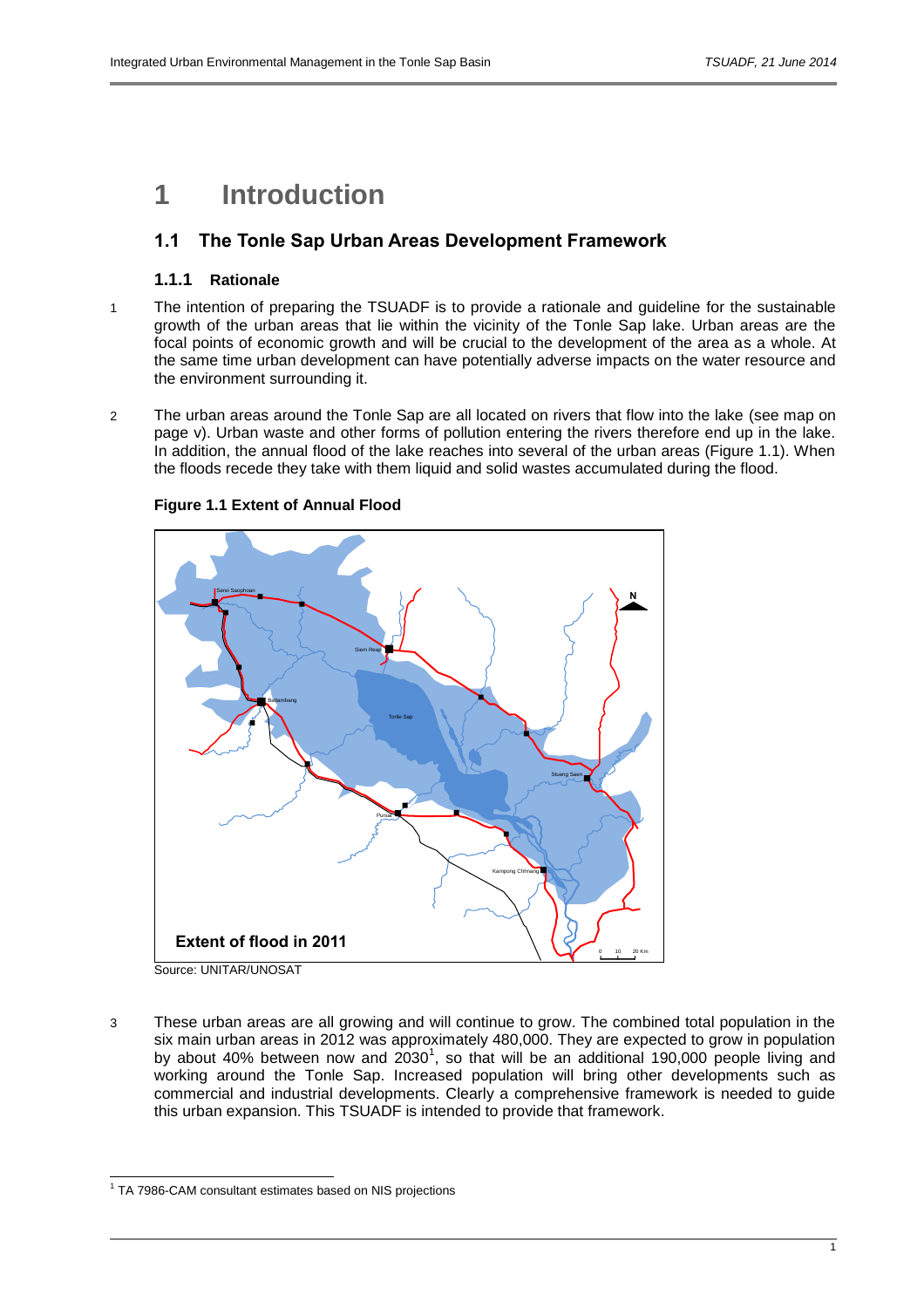4 The TSUADF's overall goal will be to achieve a balance of urban development and environmental conservation. In order for it to be accepted and adopted by the national, provincial, and municipal authorities the TSUADF needs to be pragmatic and achievable. A key aspect of the TSUADF should therefore be its role as a checklist for the prioritisation of investments for sustainable development. Investments in these urban areas should be evaluated against criteria established under the Framework.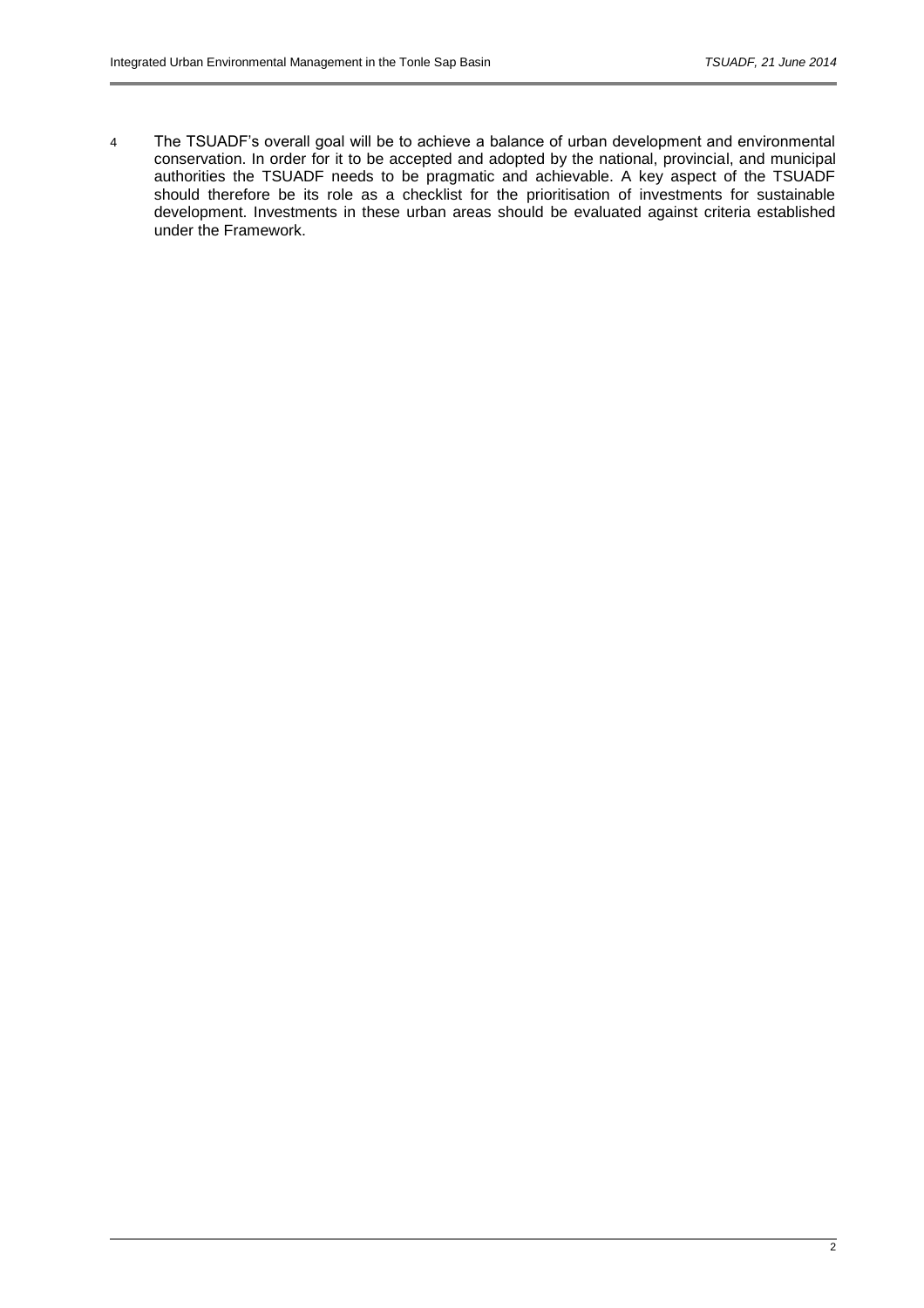## **2 Policy Background**

5 The TSUADF cannot operate in isolation. It must take into account a wide range of existing and emerging policy documents, strategies and other initiatives. In fact it is hoped that the TSUADF will be a vehicle for the coordination of policy across different sectors.

## **2.1 Greater Mekong Sub-region**

6 As part of the Greater Mekong Sub-region (GMS), Cambodia is closely linked with its neighbours Thailand, Laos and Vietnam. Located towards the southern end of the Mekong river system, Cambodia is impacted by what happens upstream. The Mekong River Commission (MRC) provides overall strategic guidance for the GMS and their policy documents and initiatives form an important base for the TSUADF.

### **2.1.1 MRC Strategy and Action Plan**

- 7 In 2011 the MRC issued the Basin Development Strategy.<sup>2</sup> The Basin Development Strategy provides a roadmap setting out priority actions, timeframes and outcomes for its implementation. An early action in the roadmap was the preparation of a Basin Action Plan<sup>3</sup>, and this was released in May 2013.
- 8 The Basin Action Plan identifies a number of unfunded projects in Cambodia and these are grouped into Outcomes. Unfunded projects under three of the Outcomes are potentially relevant the TSUADF, and these are:
	- Outcome 3: Uncertainty and risks of climate change and other development are addressed
	- Outcome 4: Essential knowledge, tools and guidelines are developed and used to address uncertainty and minimize risks of the identified development opportunities
	- Outcome 5: Critical Sub-Basin management objectives and strategies established, and the national and basin water resources management processes including targeted IWRM capacity building program strengthened
- 9 There are three projects in particular that would have direct bearing on the TSUADF and these are shown in Table 2.1. Clearly these projects are complementary to the TSUADF work and it would be a great benefit if they are carried out in time to be incorporated in the TSUADF.

| <b>Outcome</b><br>No.  | <b>Project</b>                                                                                                                                   | <b>Estimated Cost</b><br>US\$m |
|------------------------|--------------------------------------------------------------------------------------------------------------------------------------------------|--------------------------------|
|                        | Project 3.2: Assessing results of upstream and downstream development<br>to support informed policy making processes                             | 1.8                            |
|                        | Project 4.2: Development of Environmental and Socio-economic Baseline<br>and development scenario impact assessment for Tonle Sap<br>Delta Areas | 1.3                            |
| ۰h                     | Project 5.1: Strategic direction preparation for sustainable development and<br>management of the TLS basin, 3S Rivers and Cambodian Mekong      | 2.4                            |
| S <sub>OMICA</sub> MPC | Roein Action Plan, May 2013                                                                                                                      |                                |

#### **Table 2.1 Unfunded Projects Identified by MRC Relevant to TSUADF**

Source: MRC, Basin Action Plan, May 2013

#### *Recommendation:*

*The Government should urgently request the support of development partners to undertake the projects identified by MRC in its Basin Action Plan – Projects 3.2, 4.2 and 5.1.*

 2 Integrated Water Resources Management-based Basin Development Strategy, MRC 2011

 $3$  Basin Action Plan, MRC May 2013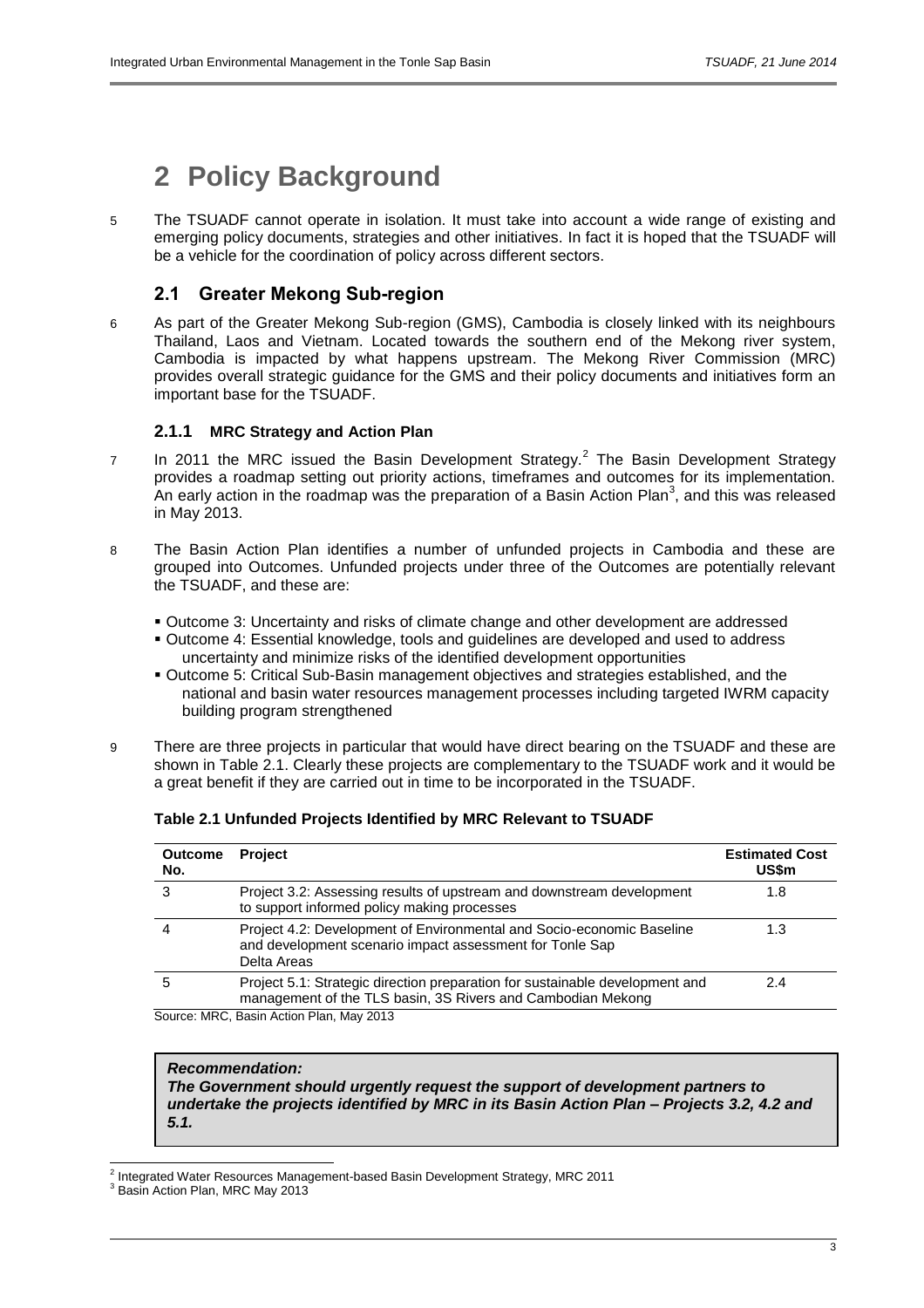## **2.1.2 GMS Corridor**

10 The Tonle Sap is located between two arms of the GMS Southern Economic Corridor – see Figure 2.1. Initiatives based on Economic Corridor designation are likely to increase development pressure on the environment of the Tonle Sap.





## **2.2 National Policy**

## **2.2.1 National Strategies and Plans**

- 11 The National Strategic Development Plan (NSDP) is the guiding document for economic development in Cambodia. The current plan covers the period 2009-2013 and the next one is now in draft. The current and previous NSDPs include little detail on urban areas, and have no geographic or spatial planning elements. It is understood that the new one will include more on the role of urban areas in national development.
- 12 There is an urgent need for a national policy on urban development. This need should be met by the national spatial development strategy, work on which is being done under ADB CDTA 8121 CAM Capacity Development for Urban Management.

#### **2.2.2 Sub-national Strategies and Plans**

13 Currently the Government does not prepare plans for regions within Cambodia, and the first level of planning below national is the provincial level. However, the Ministry of Lands Urban Planning and Construction recently completed a strategic plan for the coastal zone, which is effectively a regional plan. The Cambodia National Mekong Committee (CNMC) has undertaken research, data collection and analysis of the Tonle Sap sub-area as defined by MRC. The area is shown in Figure 2.2.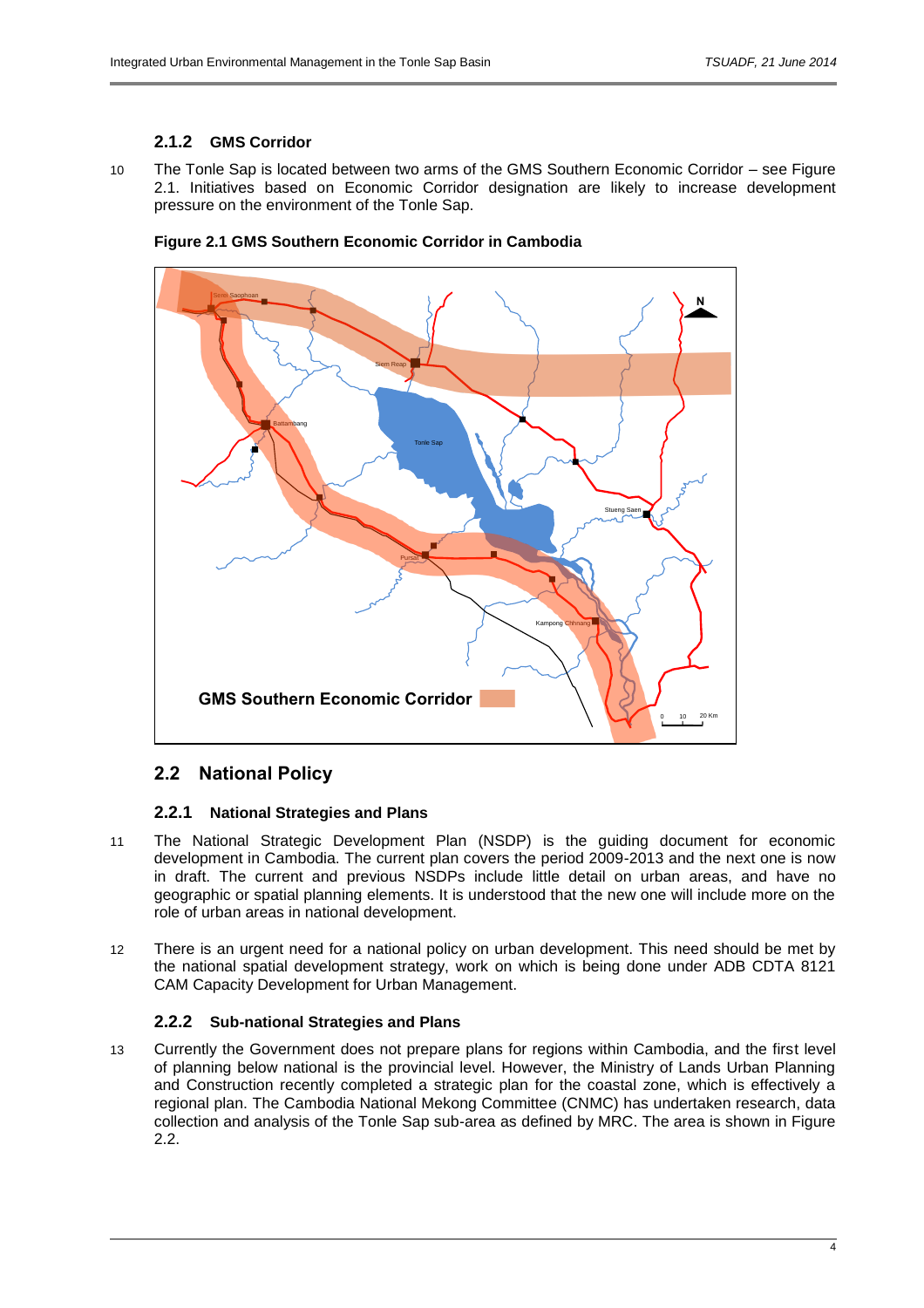14 The Tonle Sap is a critical region for the economy and food supply of the country and there would be merit in identifying it formally as a region for planning purposes.



### **Figure 2.2 The Tonle Sap Sub-area used by CNMC**



Source: CNMC (date)

## **2.3 Tonle Sap Strategies and Plans**

- 15 The Tonle Sap has been the subject of numerous studies in the past. However, these have mostly related to ecological and water resource issues and very little has been done on urban development.
- 16 The Tonle Sap Authority was established, under the Ministry of Water Resources and Meteorology (MOWRAM), by Royal Decree in June 2009. The mandate of the TSA is to manage and coordinate the overall activities in the Tonle Sap lake and related region. It is and inter-ministerial organisation under the direct supervision of the Prime Minister.
- 17 The TSA has defined three zones around the lake (see Figure 2.2). The zones are as follows:

Zone 1: Generally residential area and traditional paddy fields with rain-fed farming Zone 2: Cultivated area with dry season rice that is inundated in the wet season Zone 3: Area of flooded forests, natural lakes and muddy areas (fully protected)

18 These zones provide some degree of protection and control over land and water use and development generally, and Zone 3 has been delineated on the ground with permanent markers. However, neither the TSA does nor its provincial representatives have sufficient resources to properly enforce the regulations.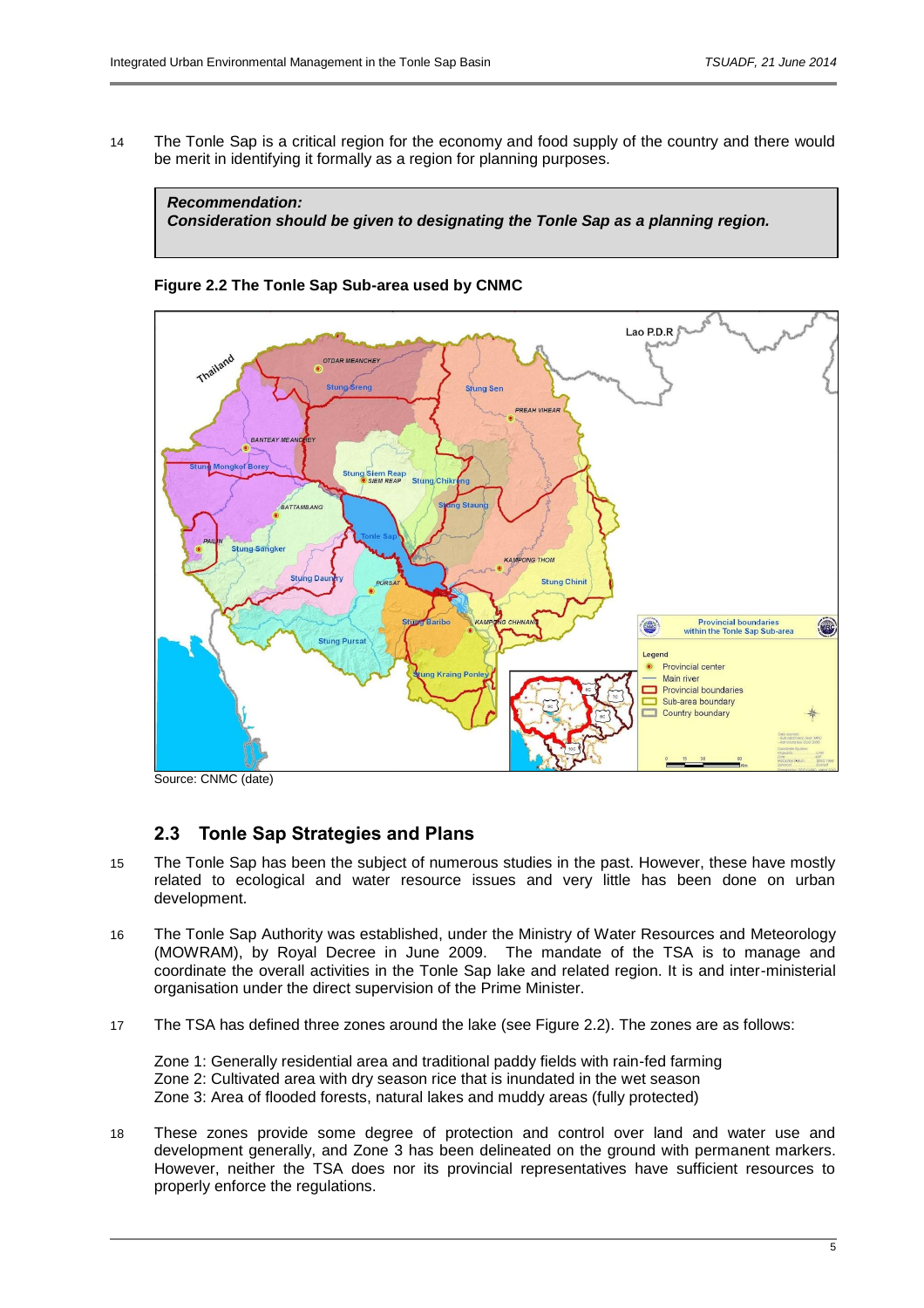



- 19 There are some issues with the boundaries of Zones 1 and 2 that need to be addressed if they are to be sensibly and effectively enforced. The boundary of Zone 2 needs to be more accurately defined in locations where it runs close to development area. For instance, in Kampong Chhnang the boundary follows the edge of the Tonle Sap to the south of the town but then cuts inland through the northern part of the town. This is unlikely to be intentional, and is presumably just a result of the approximation of the boundary that is adequate in rural areas.
- 20 In the majority of the protected area the outer boundary of Zone 1 is defined by National Roads 5 and 6. This does not make sense where the roads pass through urban areas as it means that half the urban area is within the zone and half not – see example of Battambang in Figure 2.4. A better outer limit for Zone 1 would be one that includes the whole of the urban areas situated along the national roads. A possible revised zone is shown in Figure 2.5.



#### **Figure 2.4 Zone 1 in an Urban Area (Battambang) on Road No.5**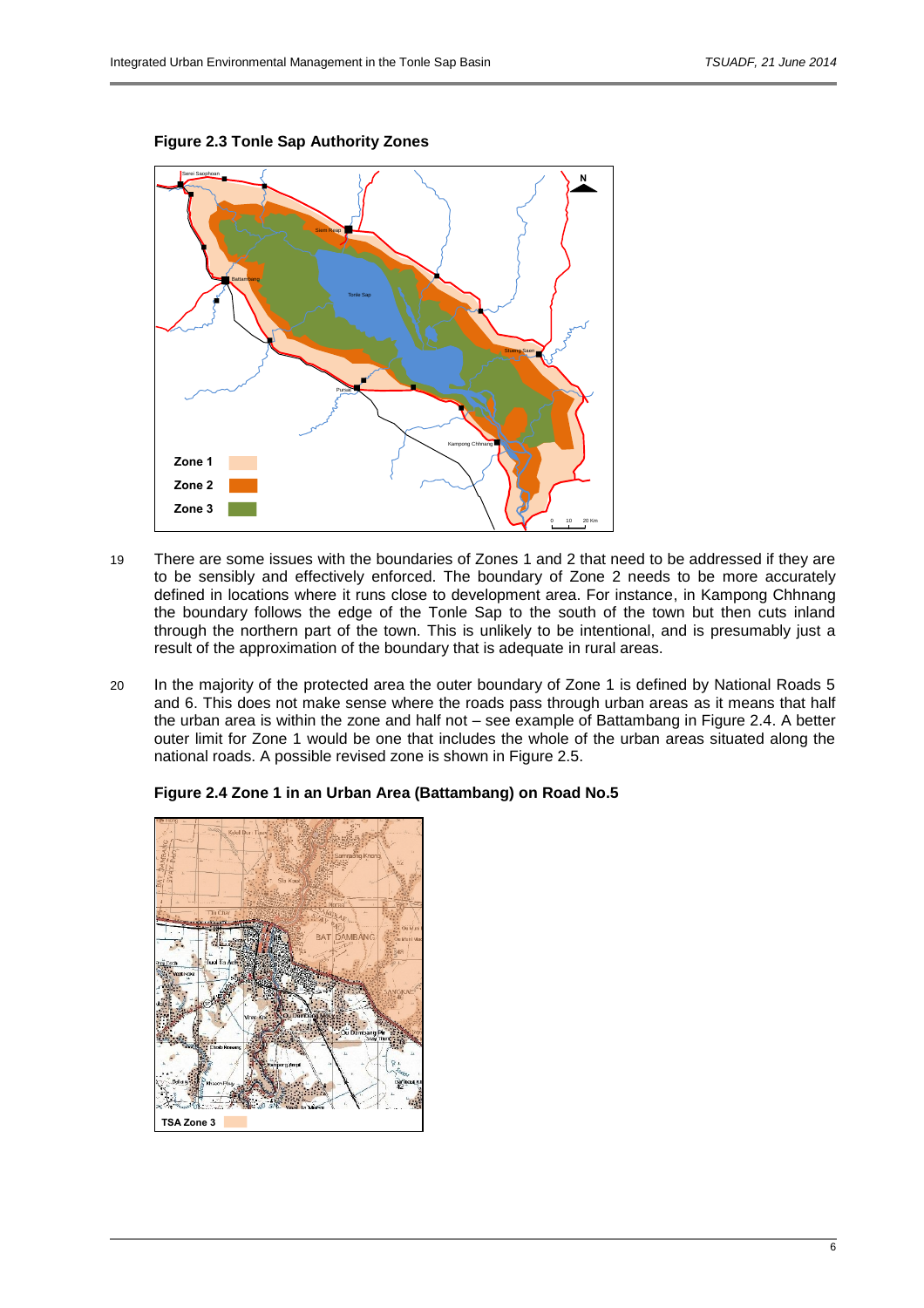

**Figure 2.5 Suggested Extension of Zone 1**

*Recommendation: TSA Zones should be declared as the only official zones to be enforced. The boundaries of Zones 1 and 2 should be reviewed and adjusted.*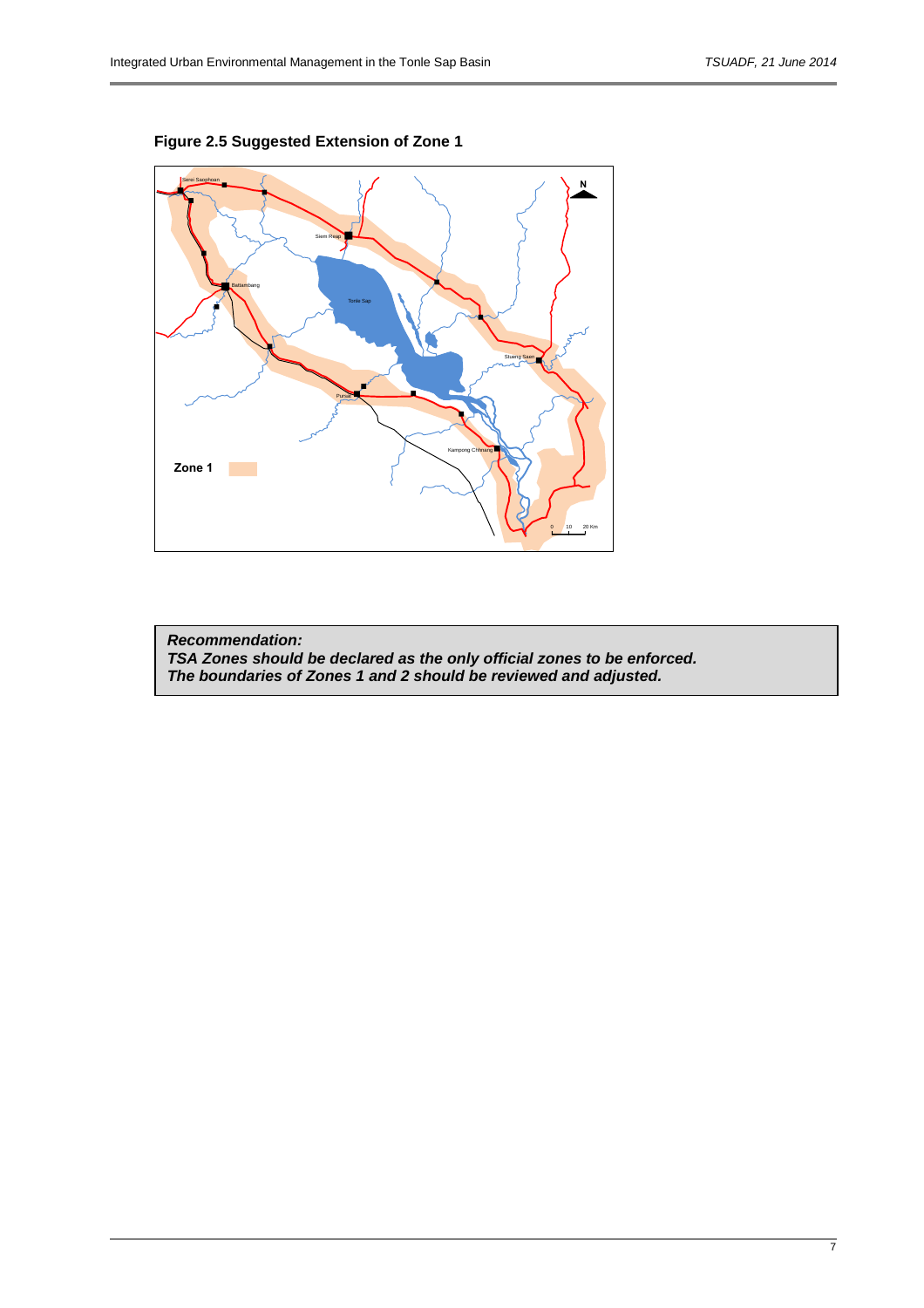## **3 Framework for Action**

## **3.1 Sustainable Development of the Urban Areas**

- 21 Chapter 2 dealt with general principles for urban development and improving the management of urban areas. This chapter looks specifically at an action plan for the urban areas in Tonle Sap basin.
- 22 An overall framework for the development of urban areas should be based fundamentally on sustainable growth of the towns. Sustainable growth means that they develop in harmony with the environment minimising the impact on natural resources, and the target should ultimately be growth that is carbon-neutral.
- 23 Seven action areas have been identified for a programme to move towards the sustainable development of the urban areas around the Tonle Sap. These actions areas and measures to implement them are shown in Table 4.1.

### **Table 3.1 Action Areas and Measures for Implementing Sustainable Development in the Tonle Sap Urban Areas**

| <b>Action Areas</b>                                | <b>Measures</b>                                                                                                                                                    |  |  |  |
|----------------------------------------------------|--------------------------------------------------------------------------------------------------------------------------------------------------------------------|--|--|--|
| Deal with existing sources of pollution            | Improve and extend urban drainage<br>Improve and expand wastewater treatment coverage<br>Improve solid waste collection and management<br>Improve flood protection |  |  |  |
| Introduce measures to prevent further<br>pollution | Introduce stronger environmental controls for every new<br>development<br>Identify areas to be protected, conservation areas                                       |  |  |  |
| Prepare spatial plans                              | Prepare flexible, realistic, responsive urban spatial plans<br>Action plans for high priority areas<br>Plan for climate change                                     |  |  |  |
| Improve infrastructure planning                    | Use systematic prioritisation methodology<br>Design for climate change<br>Improve coordination between sectors                                                     |  |  |  |
| Improve enforcement                                | Plans and regulations properly and rigorously enforced<br>Regulations clarified and publicised                                                                     |  |  |  |
| Improve revenues to help pay for<br>services       | Improve revenue collection for existing services<br>Identify other potential revenue streams<br>Identify opportunities for PPP                                     |  |  |  |
| Raise institutional and community<br>awareness     | Undertake publicity and education programmes<br>Introduce more participatory planning                                                                              |  |  |  |

#### *Recommendation:*

*The Action Areas listed above are endorsed and a programme of implementation of the measures is initiated.*

## **3.1.1 Supporting Activities**

- 24 The implementation of the measures listed in Table 3.1 will take significant time and resources and the Government should look to its development partners to assist with some aspects of this.
- 25 Suggested areas of assistance are outlined below.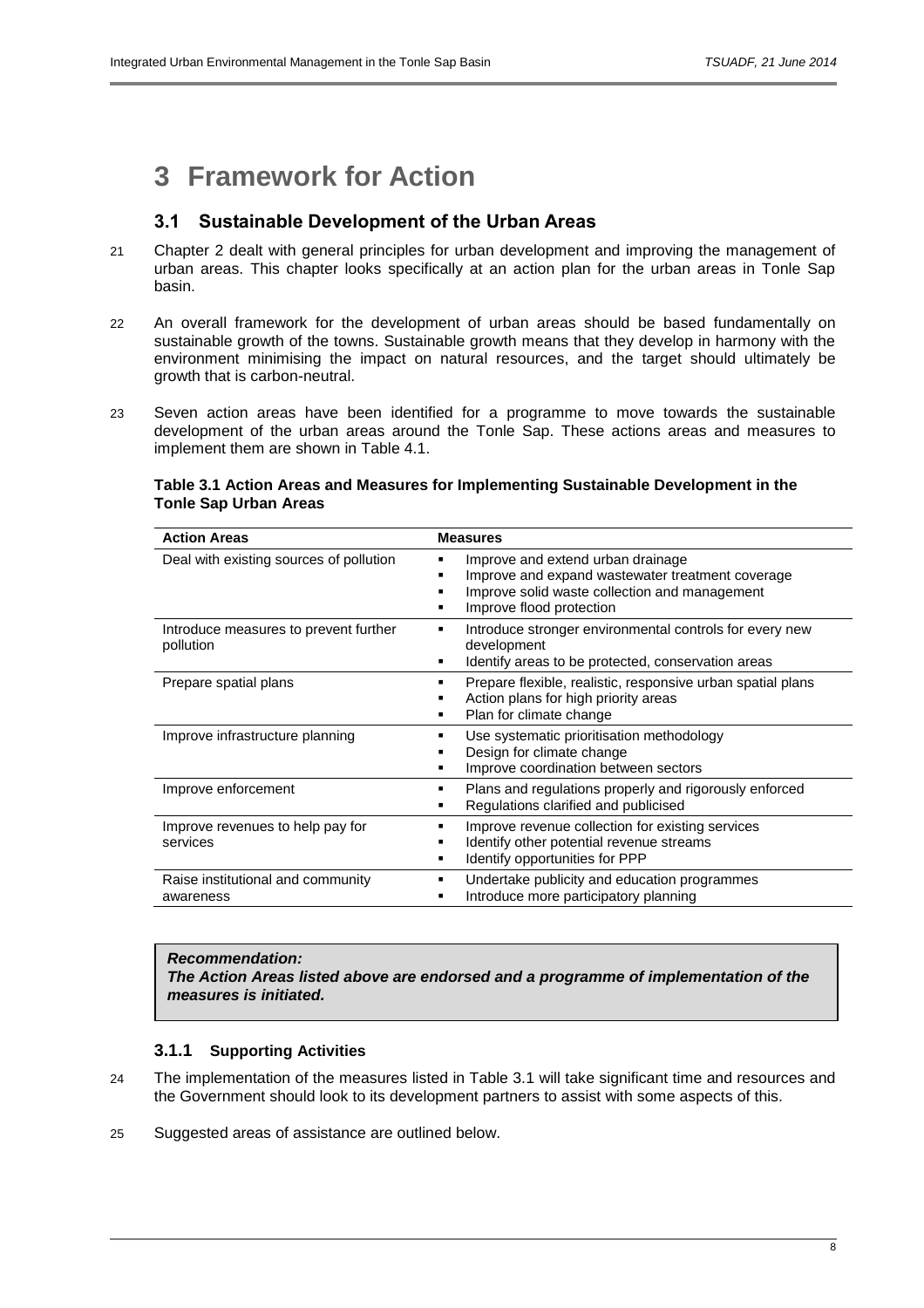## **3.2 Urban Strategy Plans**

- 26 As described in Chapter 1, the TSUADF will provide the rationale and overarching guidance for urban growth. Within the parameters set by the TSUADF more detailed urban planning will be required.
- 27 Spatial plans are urgently needed for the expanding urban areas. Outline development strategies should be prepared which will do the following:
	- Identify key problems, such as areas of infrastructure deficiency, and constraints to development
	- Assess and prioritize needs
	- **IDENTIFY IDENTIFY the principal opportunities for town growth, including main areas for expansion**
	- Allocate suitable land for industry that will avoid adverse impacts, both on the environment and on neighboring land-uses
	- Identify and resolve potentially conflicting demands (e.g. industry and tourism)
	- Be responsive to the needs of all stakeholders, especially the urban poor
	- Be integrated with the plans of all sector agencies
- 28 These outline development strategies could be seen as an interim measure an early response to an urgent need. They could also be seen as a stepping stone towards more responsive and dynamic zoning plans. They can play an important role in ensuring that development conforms generally to a framework designed to utilise town resources and to protect major assets.
- 29 In highlighting the directions for growth, and identifying key deficiencies, the strategies will provide guidance on where investments should and shouldn't be made. This is particularly the case for infrastructure investments. In particular the strategies could be used to define primary and secondary networks and to draw attention to gaps in these networks. The preparation of the strategies should be consistent with the MLMUPC National Policy on Spatial Planning.

#### *Recommendation:*

*Steps should be taken to instigate the preparation and formal approval of 'fast track' outline development strategies for the urban areas in the Tonle Sap basin.*

## **3.3 Sustainability and Climate Change Preparedness**

- 30 As described in Chapter 2, the MRC has predicted a range of possible consequences of climate change. However, the same report also states that there is a high degree of uncertainty related to both the climate change scenarios and the different development plans in the basin. Most of the climate change research in the GMS generally and Cambodia specifically stops short of identifying actual impacts in particular locations, and little work has been undertaken on climate change implications for urban areas.
- 31 There is a need for targeted analysis of tangible impacts of climate change in urban areas of the Tonle Sap basin. The design of sub-projects under recent and current ADB technical assistance projects (ADB TA 7644 REG - Corridor Towns, and TA 7986 Integrated Urban Environmental Management in the Tonle Sap Basin) has shown that it is possible to identify the potential effects of climate change on specific localities and to design infrastructure to address these. This analysis could be extended to all infrastructure in all towns in the basin.
- 32 The results would be a quantification of the types and extent of potential impacts by location. It would provide a comprehensive guide to the incorporation of climate change measures into spatial planning and the planning and design of infrastructure in the urban areas. Outputs would also include programmes for capacity building to improve understanding and technical competencies.
- 33 Part of the work will be to review the sustainability and capacity of current engineering designs, standards and guidelines in use by the various ministries involved in planning and infrastructure provision.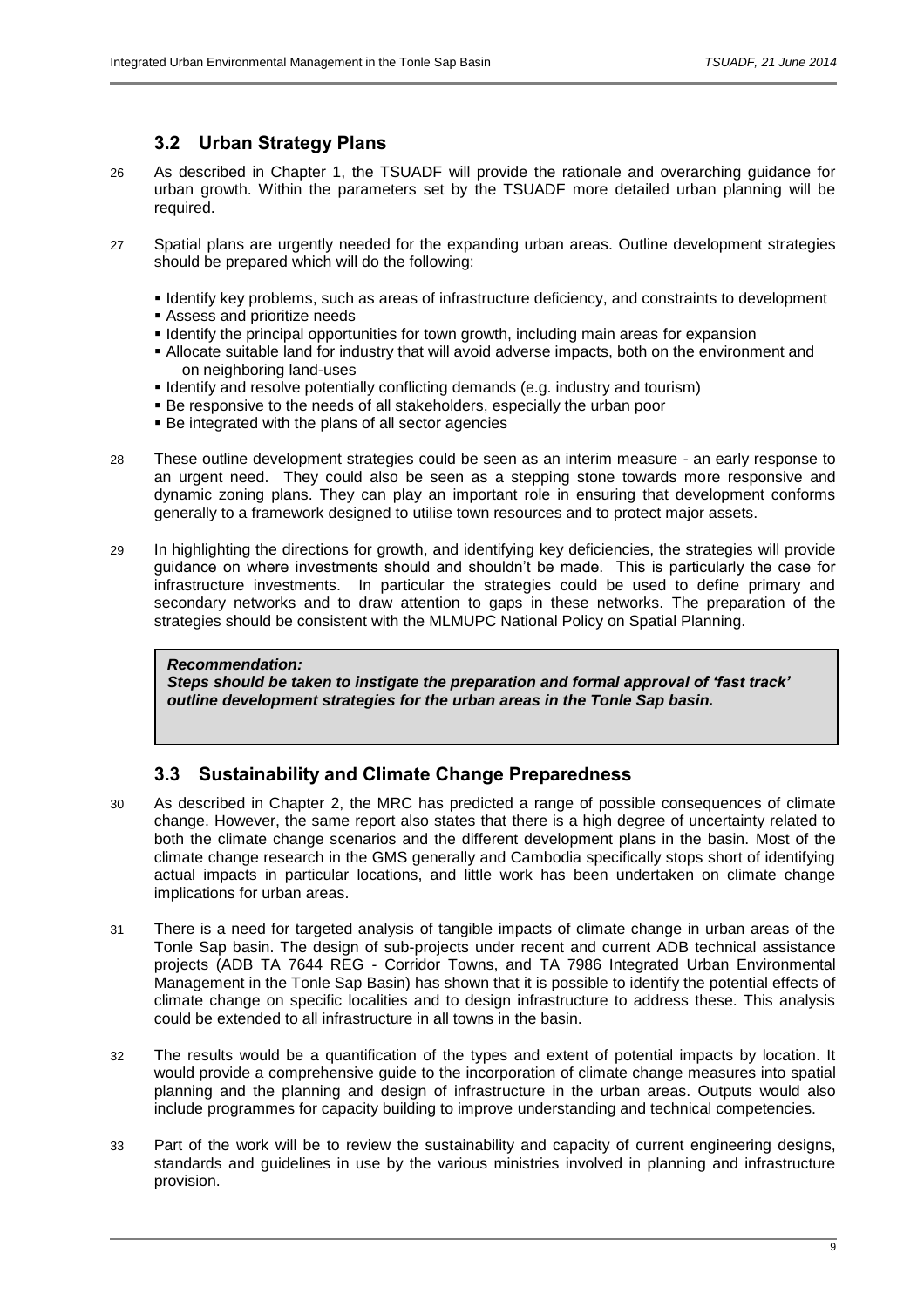34 In undertaking this it will be important to link it to other ongoing initiatives including the national programme under the National Adaptation Programme of Action for climate change (NAPA), the ASEAN Clean Tourist City programme, and projects supported by development partners (including work under the ADB TA for Mainstreaming Climate Change Resilience into Development Planning in Cambodia).

#### *Recommendation:*

*A study is commissioned to quantify potential climate change impacts in all urban areas in the Tonle Sap Basin and to identify appropriate planning and design measures to address these impacts.*

## **3.4 Carbon-neutral Corridor**

- 35 Increased traffic and development along the GMS corridors is leading to increased greenhouse gas emissions and environmental changes. These need to be carefully managed to ensure environmental sustainability. In 2012 a report was published regarding the transport sector's contribution to greenhouse gas emissions along the GMS East-West Economic Corridor and identify viable ways to reduce them $4$ .
- 36 The study revealed that transport emissions along the corridor, which connects Lao PDR, Thailand and Viet Nam, were 1.1 million tonnes in 2005, and could triple in two decades if business-as-usual continued. It also found that the freight sector was responsible for 60% of emissions despite providing only 30% of corridor transport activity. As a result of this, the corridor has been earmarked to become a carbon-neutral corridor.
- 37 In view of the expected increase in traffic along the GMS Southern Economic Corridor and its proximity to the Tonle Sap, it would be sensible to undertake a similar study for that corridor as well and for it also to have the target of being carbon-neutral.

### *Recommendation:*

*The Southern Economic Corridor is designated to be a carbon-neutral economic corridor and studies undertaken to establish parameters and targets to achieve this.*

## **3.5 Urban Data**

- 38 In Cambodia data is currently assembled by administrative area, i.e. provinces, municipalities and districts. There is a need for a comprehensive database of information for the urban areas, which are not contiguous with any administrative boundaries. This data is essential for the purposes of effective urban planning and infrastructure planning in the country's urban centres. This would involve the following:
	- Assembly of data from all existing sources including Government, NGOs, and others.
	- Use of mapping to identify geographic extent of urban areas and the component villages.
	- Assimilation of data into urban data files
	- Production of Urban Data Book for distribution to all sectors involved in urban development

#### *Recommendation:*

l

*Steps are taken to undertake the production of an Urban Data Book for the Tonle Sap basin. If sufficient funds are available this could be extended to all the urban areas in Cambodia.*

 $^4$  Carbon Neutral Transport Corridors: Reducing emissions from freight and forestry in the EWEC, Feasibility study report, GMS EOC September 2012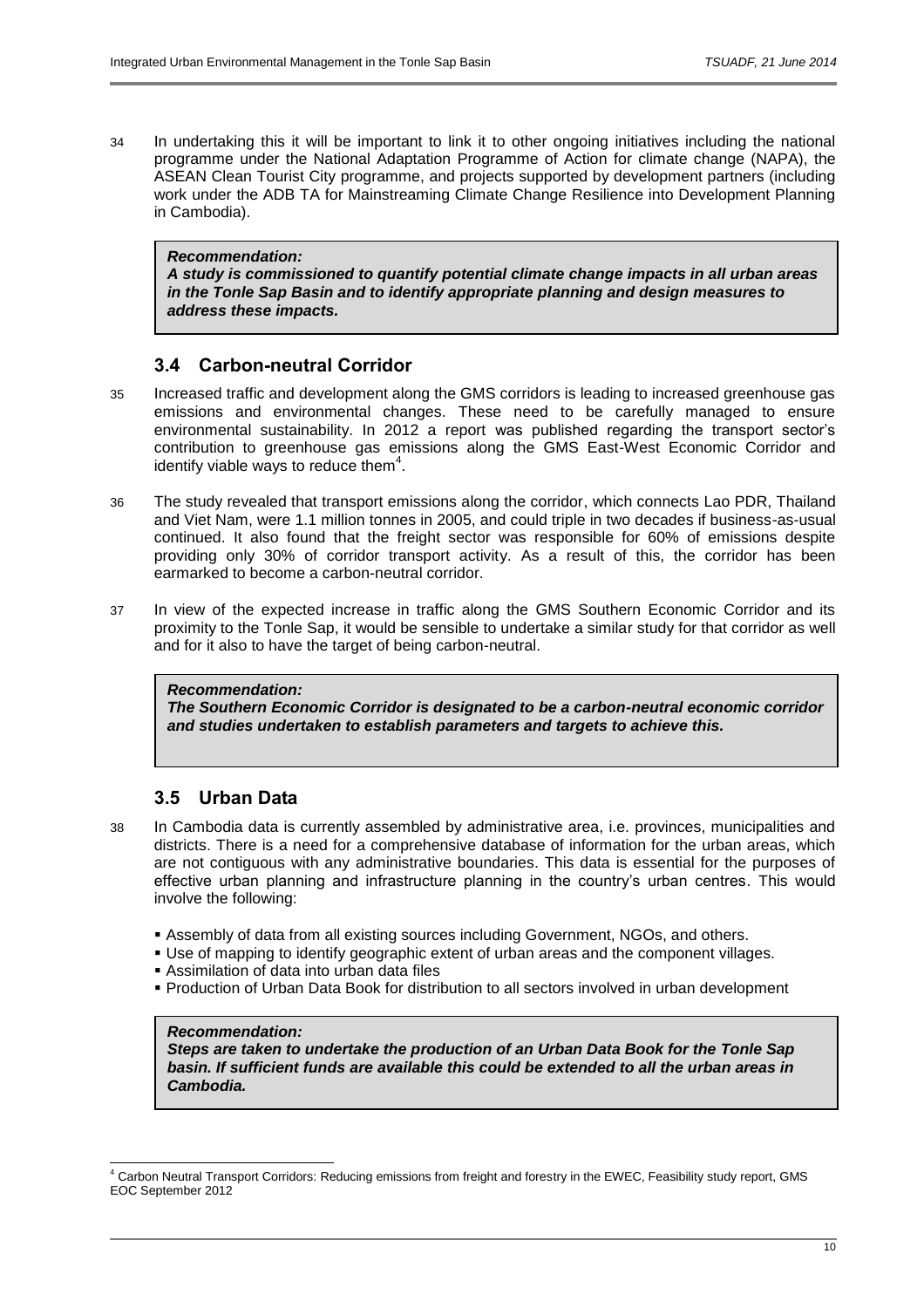## **3.6 Mapping and Satellite Imagery**

- 39 There is little existing detailed mapping of urban areas in Cambodia, other than Phnom Penh, Siem Reap and Battambang. Detailed topographical mapping is essential for the purposes of the planning and design of urban growth and in particular the design of infrastructure. This would include:
	- Preparation of digital contour maps (contour intervals at 0.5m) of the urban areas of Kampong Chhnang, Pursat, Stueng Saen, Serei Saophoan. Each area is approximately 80 km<sup>2</sup>.
	- Map output at 1:5000 scale
- 40 The Government is currently using poor quality aerial photography from 2005. There is no highresolution satellite imagery available other than that assembled ad-hoc by certain projects. Detailed satellite images are a crucial tool in the planning of urban areas and infrastructure. There is an urgent need for the acquisition of high-resolution satellite imagery (e.g. Quickbird) for all urban areas in the Tonle Sap basin.<sup>5</sup>

#### *Recommendation:*

*Contracts should be issued for the mapping of the four urban areas of Kampong Chhnang, Pursat, Stueng Saen, Serei Saophoan, and satellite imagery acquired for all urban areas in the Tonle Sap basin.*

## **3.7 Prioritising Investments**

- 41 As mentioned above, a key purpose of the TSUADF will be to provide a rationale for investments in the urban areas. It is proposed that prioritisation is undertaken at two levels, firstly the town level and secondly at the level of specific needs and projects. The town level prioritisation is primarily proposed to assist Government in directing development partners to the more urgent locations. The project level prioritisation reflects a more comprehensive overview of issues and needs across all urban areas.
- 42 For both levels it is suggested that multi-criteria analysis (MCA) is used. The MCA will provide a checklist against which needs can be evaluated and prioritised from a strategic perspective. The two levels are discussed below.

## **3.7.1 Prioritisation of Urban Projects**

l

43 The proposed criteria for prioritising urban projects<sup>6</sup> shown in Table 4.4 below. As well as being a means to compare and prioritise projects, these criteria can also be used a checklist for each project as it is being formulated in order to ensure that the proposals are consistent with national and local policy and will be of overall benefit.

 $^5$  Note: Quickbird imagery for Kampong Chhnang was acquired as part of the work on the Kampong Chhnang Master Plan review. However this is currently the property of GIZ.<br><sup>6</sup> \*Note: The term 'project' is used here in its most general sense. Project here can be an individual construction scheme, a town-

wide improvement scheme, a wide-ranging multi-sector investment plan, etc.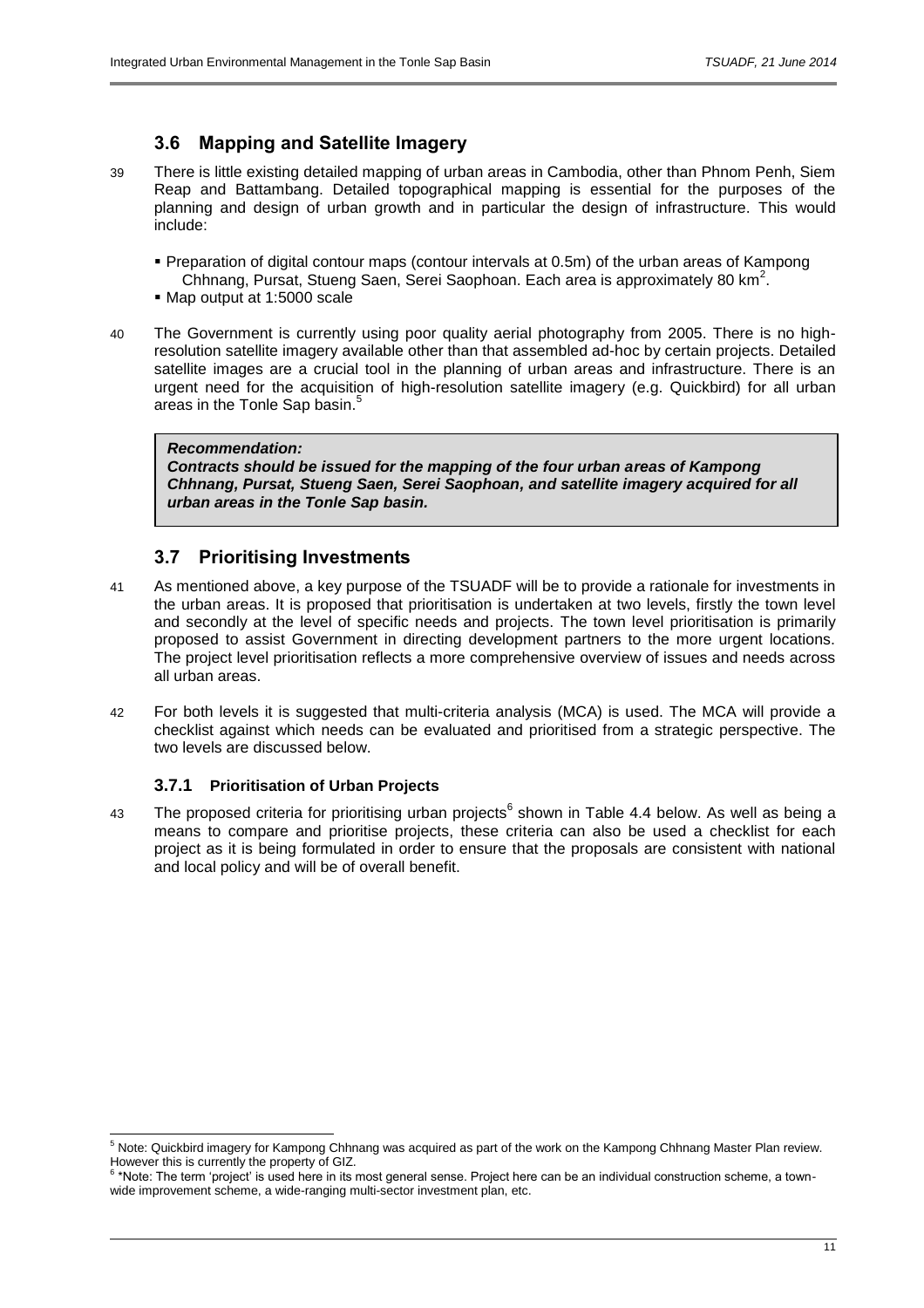| <b>Criteria Group</b>            | <b>Suggested Criteria</b>                                                                                                                                                                                                                                                                                                                                                                                                                                                                                                                                    |  |  |  |
|----------------------------------|--------------------------------------------------------------------------------------------------------------------------------------------------------------------------------------------------------------------------------------------------------------------------------------------------------------------------------------------------------------------------------------------------------------------------------------------------------------------------------------------------------------------------------------------------------------|--|--|--|
| Strategic Alignment              | Does the project* meet specific national policy objectives?<br>٠<br>Is the project in a strategically important location?<br>٠                                                                                                                                                                                                                                                                                                                                                                                                                               |  |  |  |
| Environmental                    | Does the project address urgent environmental issues?<br>٠<br>Will the project result in direct benefit to the protection of the Tonle Sap<br>٠<br>water resource?<br>Can the project improve the location's resilience to the effects of climate<br>٠<br>change and natural hazards?<br>Will the project improve the environment or enable actions to protect the<br>environment, reduce pollution and damage to the environment, or improve<br>sustainability?<br>Is the project robust against the effects of climate change and natural<br>٠<br>hazards? |  |  |  |
| Social                           | What is the total population that will benefit from the scheme?<br>٠<br>Will the project directly contribute to improvements in environmental health<br>٠<br>for the residents?<br>Will the project specifically support the household and income generation<br>٠<br>activities of women, reducing the burden for basic tasks, whilst improving<br>women's and children's health and nutrition?<br>Will the project achieve benefits for poor households?<br>٠<br>Will the project achieve benefits for households from ethnic minorities?<br>٠              |  |  |  |
| <b>Financial and Economic</b>    | Is the project likely to support identified areas of investment and growth,<br>٠.<br>providing infrastructure to unlock key elements of these growth areas?<br>Will the project help to remove barriers to trade, by removing infrastructure<br>٠<br>constraints such as transport, communications and reliable power<br>supplies?<br>Does the project have the potential to support expansion of the tourism<br>٠<br>industry?                                                                                                                              |  |  |  |
| Operational and<br>Institutional | Does the project use appropriate technology for Cambodia?<br>٠<br>Are the ongoing maintenance and operational costs of the project<br>٠<br>affordable either through scheme generated revenues or Government<br>support?<br>Is there, or will there be, adequate capacity to manage the implementation<br>٠<br>of the project, and to budget and programme?                                                                                                                                                                                                  |  |  |  |

### **Table 3.2 Proposed MCA Criteria for Urban Projects**

44 The criteria listed in Table 4.4 provide a ready checklist that could be applied by any authority considering developments in the urban areas of the Tonle Sap. However, the system would be more effective if it is operated by one organisation that is recognised as having the role of reviewing all major proposals (see Chapter 5).

#### *Recommendation:*

*The MCA system of checking proposed projects against an agreed set of criteria should be developed and introduced as soon as possible.*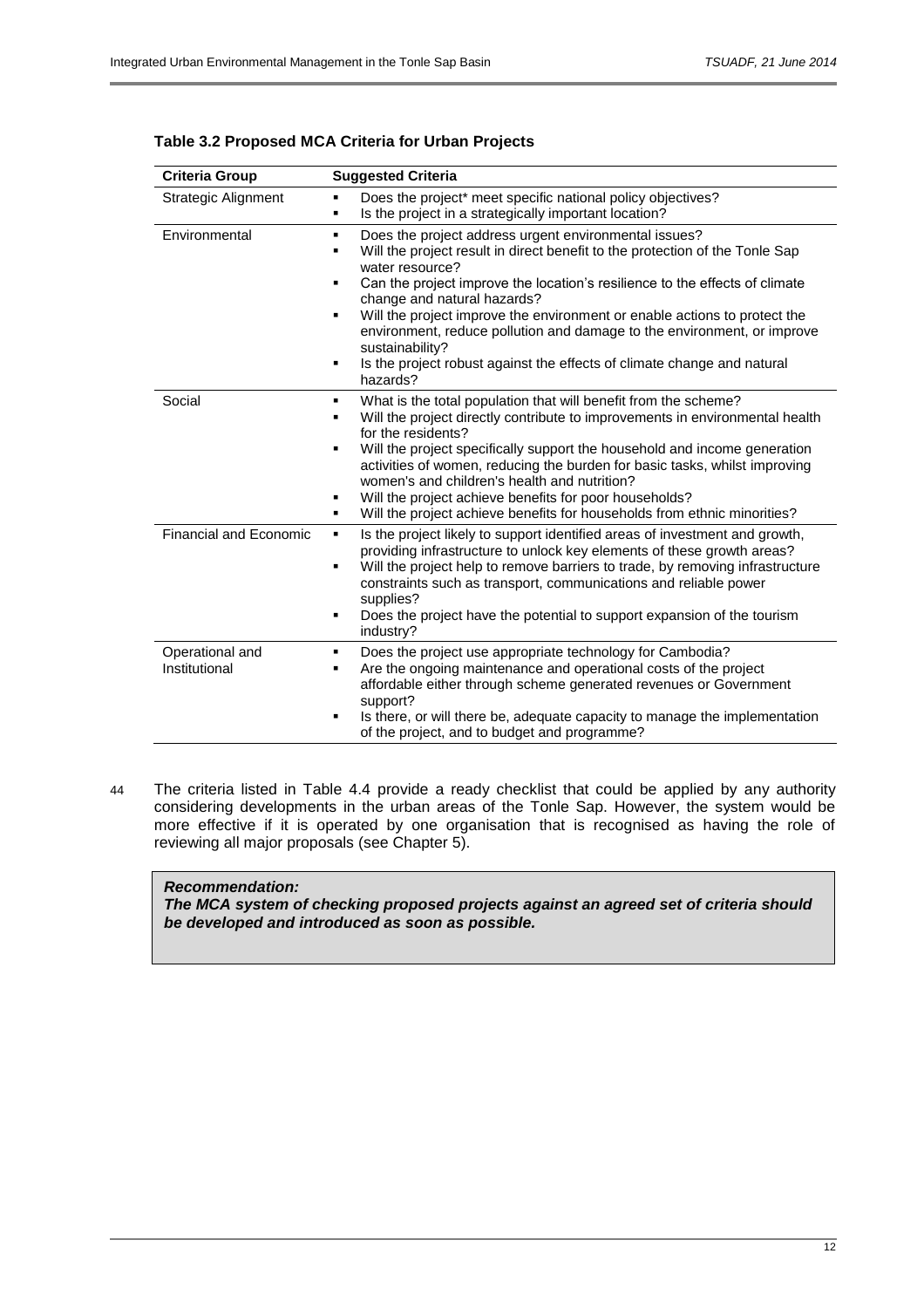## **4 Potential Infrastructure Investments**

## **4.1 Identification of Possible Investments**

- 45 Strategic plans and urban plans will be the key tools in the identification of infrastructure needs. From these it should be possible to identify two broad types of infrastructure requirements:
	- Strategic investments in primary infrastructure, economic zones, and other facilities
	- Urgent investments in town infrastructure
- 46 On the whole these investments will do one or more of the following:
	- **Provide missing links in primary and secondary infrastructure networks**
	- Facilitate new economic activities and diversification
	- Be complementary to other proposed projects, in some cases facilitating completion of unfinished/under-funded projects
	- Facilitate the expansion of the town in accordance with the approved plans and strategies
	- **Provide tertiary infrastructure that is supported by existing or proposed primary and secondary** links
	- Guide development, for example where the densification of urban development is desirable in terms of land use efficiency, or where planning controls require the support of infrastructure-led development
	- Target the lowest-income settlements within the urban area
	- Support the improvement of the commercial centres of towns, in particular the markets

## **4.2 Possible Strategic Investments**

47 The types of investment needs that are likely to emerge from strategic planning are shown in table 5.1 below.

| <b>Activities</b>            | <b>Possible Investments</b>                                                                                                                                           |  |  |  |
|------------------------------|-----------------------------------------------------------------------------------------------------------------------------------------------------------------------|--|--|--|
| Transport infrastructure     | Airport construction/improvement<br>By-pass roads<br>Railway stations<br><b>Bus stations</b>                                                                          |  |  |  |
| Trade and commerce           | Markets and market improvements<br>Special economic zones                                                                                                             |  |  |  |
| Manufacturing and processing | Industrial zones<br>٠<br>Free trade zones<br>Special economic zones                                                                                                   |  |  |  |
| Tourism                      | Improvement of existing tourist sites with better visitor facilities<br>Development of new attractions based on existing features<br>Creation of new attractions<br>٠ |  |  |  |

#### **Table 4.1 Possible Strategic Infrastructure**

48 As mentioned above, the need and rationale for strategic infrastructure investments should be drawn from strategic plans. The plans themselves will provide reasoned justification for the investments. At the same time it will be important for all proposals to be vetted using the MCA process described in Chapter 4. In this way the relative priority of major proposals can be assessed.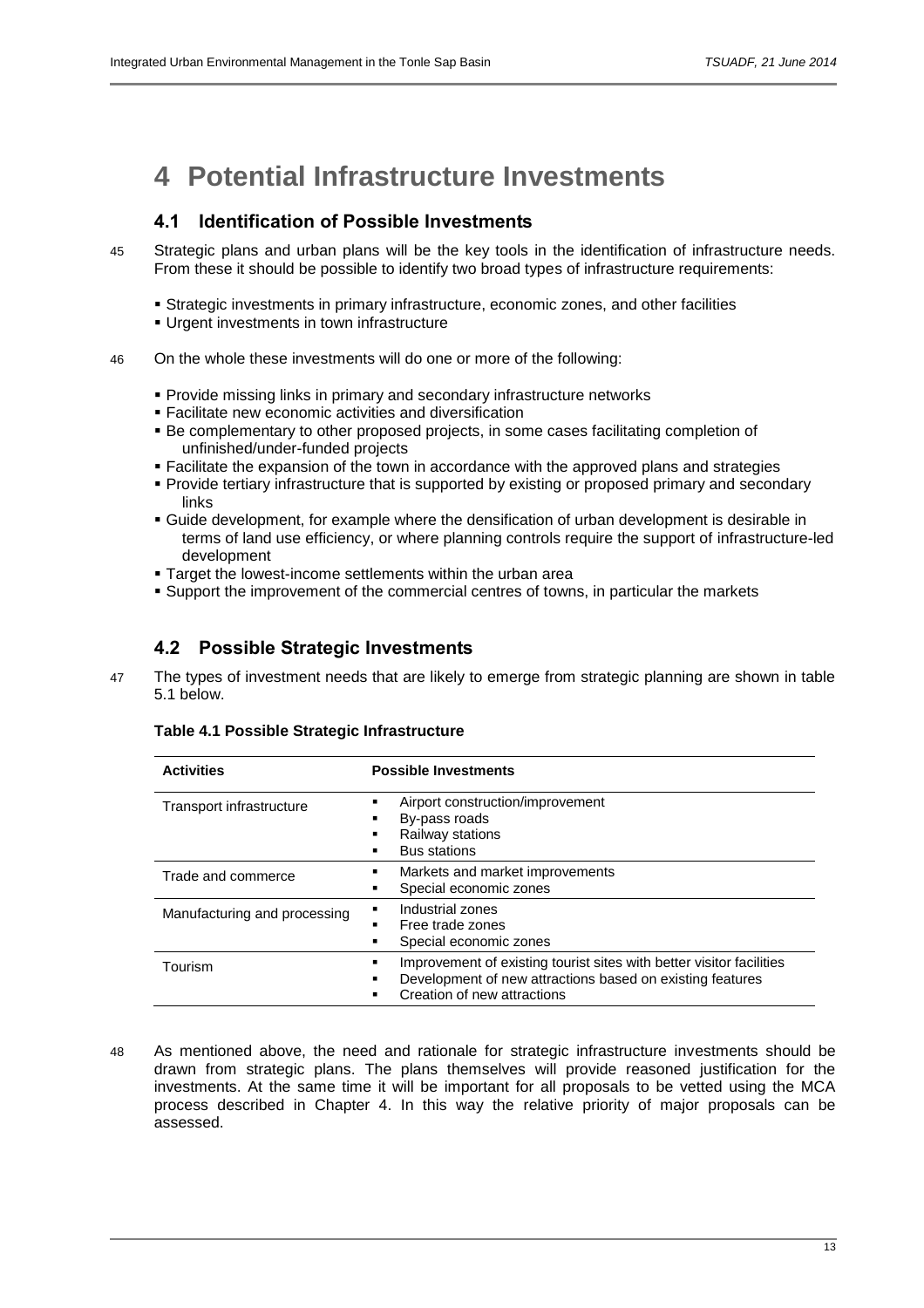49 For the purposes of the TSUADF it will be important that major developments that have potentially significant environmental impacts, such as industrial zones and transport infrastructure, are fully rationalised and planned across the Tonle Sap basin area.

## **4.3 Possible Urgent Urban Infrastructure Needs**

50 Most of the urban areas in Cambodia have similar sets of infrastructure issues and needs. The typical needs are shown in Table 5.2. Based on preliminary assessments the needs in the six main urban areas adjacent to the Tonle Sap have been identified. These need to be verified by further investigation and the process should be extended to all other urban areas in the basin.

#### *Recommendation:*

*An assessment should be undertaken of infrastructure needs in all urban areas in the Tonle Sap basin, including both the major towns (municipalities) and the small district towns.*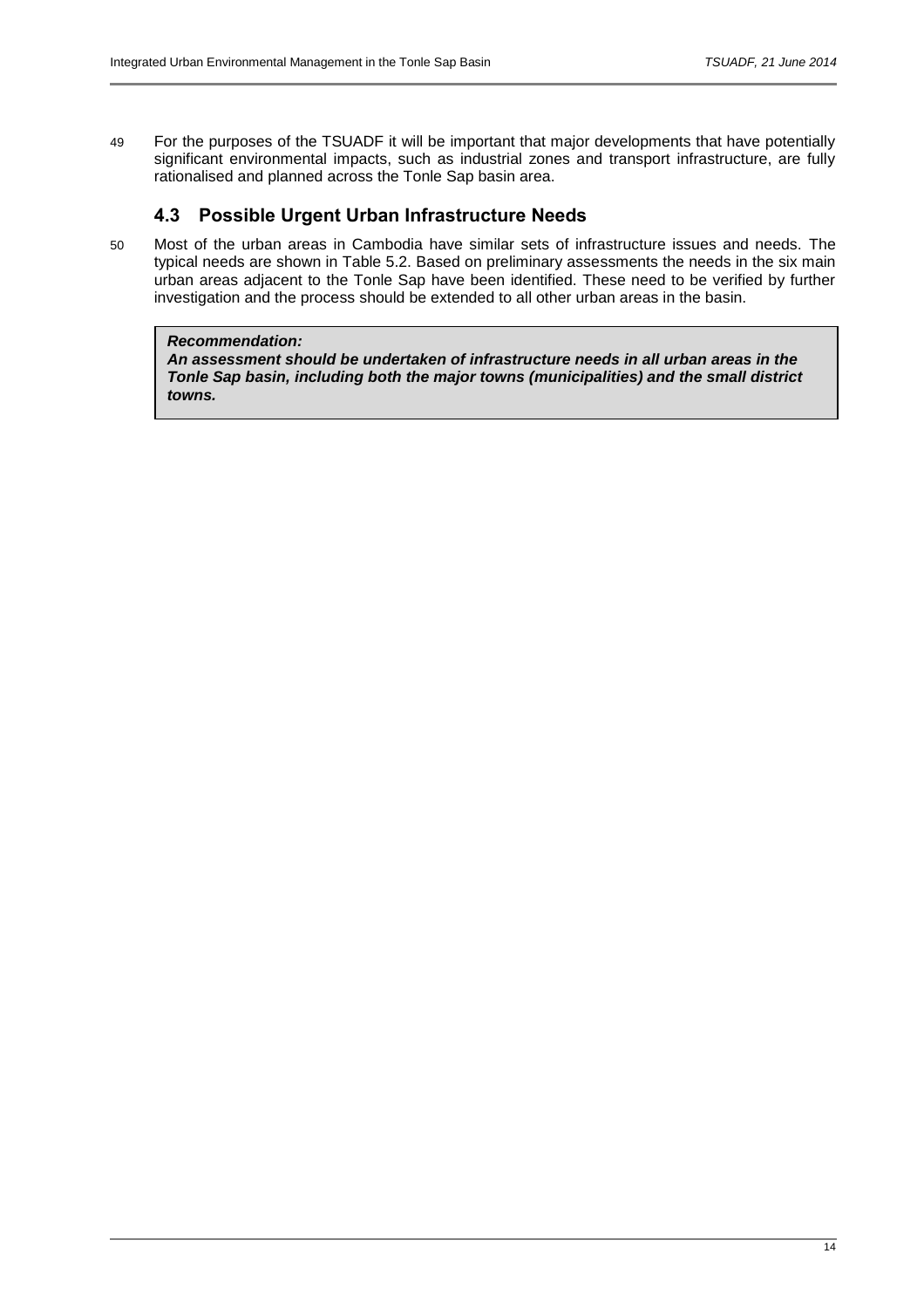## **Table 4.2 Urban Infrastructure Needs**

| <b>Infrastructure</b>        | Improvements typically required       | Kampong<br>Chhnang | <b>Pursat</b> | Battam-<br>bang | <b>Serei</b><br>Saophoan | <b>Siem</b><br>Reap | Stueng<br><b>Saen</b> |
|------------------------------|---------------------------------------|--------------------|---------------|-----------------|--------------------------|---------------------|-----------------------|
| Urban roads                  | Surfacing and re-surfacing            |                    | ■             | □               | $\blacksquare$           | □                   |                       |
|                              | Footways                              | $\Box$             | Д             | $\Box$          | $\Box$                   | $\Box$              | $\Box$                |
|                              | Tree planting                         | $\Box$             | $\Box$        | $\Box$          | $\Box$                   | $\Box$              | $\Box$                |
|                              | Traffic signs                         | $\Box$             | $\Box$        |                 | $\Box$                   |                     | $\Box$                |
|                              | Street lighting                       | ■                  | ■             | ■               | $\blacksquare$           | ■                   |                       |
| Storm water drainage         | Underground drains and collector pits |                    |               |                 | П                        |                     |                       |
|                              | Kerbs and gutters                     | ■                  | ■             | ■               | $\blacksquare$           | ■                   |                       |
| Public markets               | Drainage                              |                    |               | o               | п                        | ◠                   |                       |
|                              | Pavements                             | □                  | $\Box$        | C               | $\Box$                   | ◠                   | □                     |
|                              | Lighting                              | $\Box$             | $\Box$        | $\mathcal{P}$   | $\Box$                   | C                   | $\Box$                |
|                              | Security fencing                      | $\mathcal{P}$      | ?             | ?               | 2                        | $\mathcal{P}$       | $\mathcal{P}$         |
|                              | Parking areas                         | $\Box$             | $\Box$        | $\mathcal{P}$   | $\Box$                   | $\mathcal{P}$       | $\Box$                |
| <b>Bus stations</b>          | Drainage                              |                    |               | $\mathcal{P}$   |                          | $\mathcal{L}$       |                       |
|                              | Pavements                             | C                  | ↷             | $\mathcal{P}$   | C                        | ◠                   | ົ                     |
|                              | Lighting                              | C                  | ◠             | $\mathcal{P}$   | C                        | $\Omega$            | C                     |
|                              | Security fencing                      | C                  | $\mathcal{P}$ | $\mathcal{P}$   | $\mathcal{P}$            | $\mathcal{L}$       | C                     |
|                              | Parking areas                         | C                  | C             | $\mathcal{D}$   | C                        | ◠                   | C                     |
| <b>Public toilets</b>        | Toilet buildings with septic tanks    | $\Box$             | $\Box$        | $\mathcal{P}$   | $\Box$                   | $\mathcal{P}$       | $\Box$                |
| Riverbank erosion protection | Gabion mattresses or mortared masonry | ■                  | $\Box$        |                 | $\blacksquare$           |                     |                       |
| Riverbank flood prevention   | Embankments                           |                    | $\Box$        | $\mathcal{P}$   |                          | $\mathcal{P}$       |                       |
| Solid waste                  | Preparation of waste disposal sites   | ■                  | ▅             | $\Box$          | $\blacksquare$           | $\Box$              |                       |
|                              | Access roads to waste sites           |                    |               | $\Box$          |                          | $\Box$              |                       |
|                              | Provision of collection vehicles      | ■                  | ■             | $\Box$          | $\blacksquare$           | $\Box$              |                       |
| Sanitation                   | Septic tanks - possibly communal      | $\Box$             | $\Box$        | $\Box$          | $\Box$                   | $\Box$              | $\Box$                |
|                              | Provision of tanker trucks            | $\Box$             | $\Box$        | $\Box$          | $\Box$                   | $\Box$              | $\Box$                |
|                              | Sewerage systems and connections      | $\Box$             | $\Box$        | ■               | $\Box$                   | $\blacksquare$      | $\Box$                |
|                              | Wastewater treatment plants           | $\blacksquare$     |               |                 | $\blacksquare$           |                     |                       |
| Open space                   | Creation of public parks              | ■                  | ■             | ■               | $\blacksquare$           | ■                   | ■                     |

Source: PPTA consultants' preliminary assessments

KEY: Urgent  $\square$  Less urgent ? Uncertain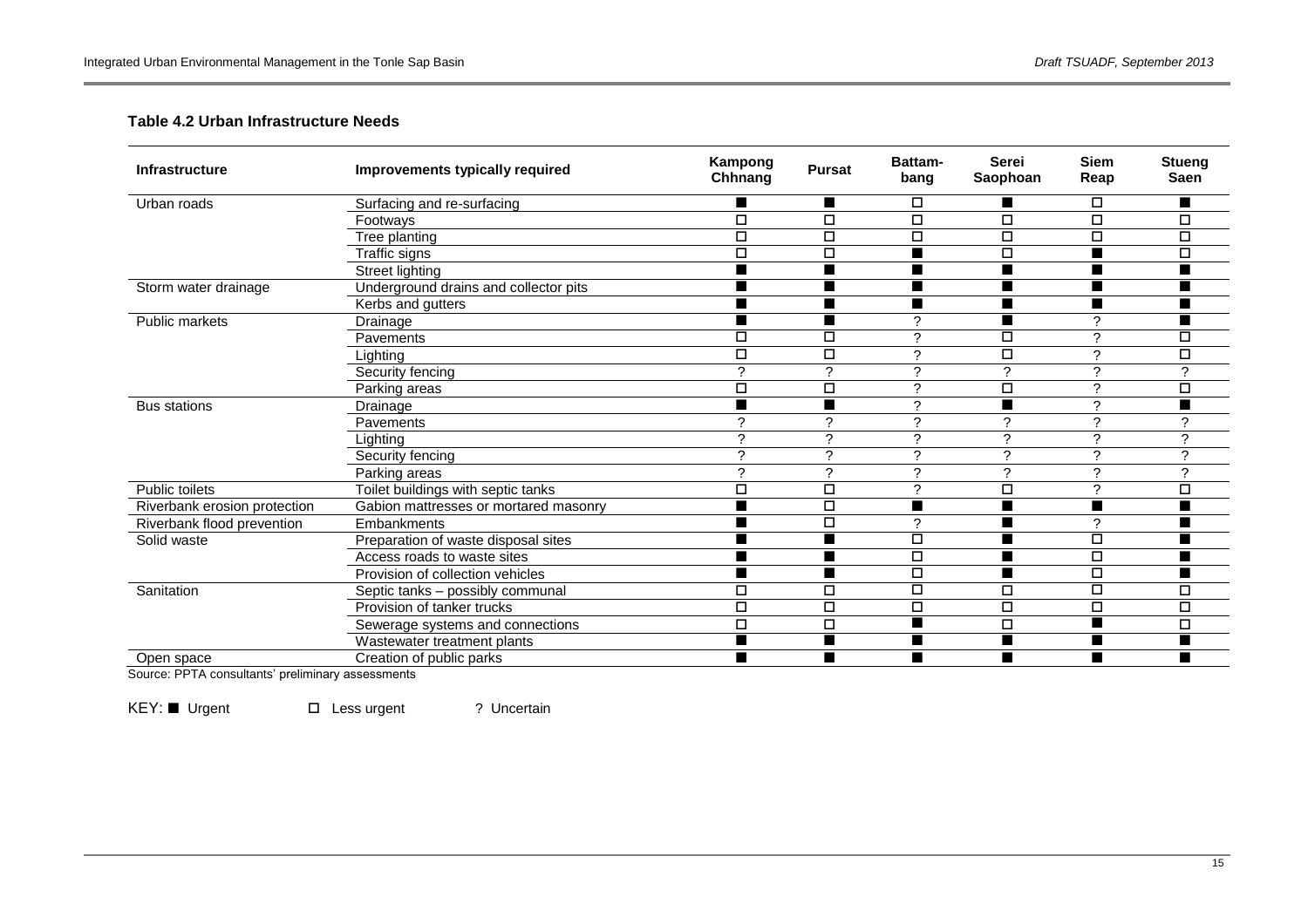## **5 TSUADF Implementation, Review and Monitoring**

## **5.1 Ownership of TSUADF**

- 51 The ownership of the TSUADF will be a key factor in its success. Ownership will be at two levels. At the strategic level the TSUADF will need a champion to adopt and manage its application within national policy and planning. At the local level it will also need a focal point. At the same time it should be a tool that is used across a range of sectors.
- 52 It will also be essential that the TSUADF be seen as complementary to existing Government policy documents and initiatives, and not in potential conflict with them. In this respect it will be important that the TSUADF is seen as a cross-sector inter-ministerial initiative and not emanating from just one sector or ministry. For this reason the Tonle Sap Authority seems to be the obvious choice to promote, manage and coordinate the TSUADF.

## **5.2 Project Coordination**

## **5.2.1 Initial Tasks**

- 53 The first steps will be to develop the proposals and recommendations set out in this Draft TSUADF and to assemble a plan of action. Key tasks will be:
	- Taking forward TSUADF for approval
	- Liaison with development partners in order to secure funding for the activities where their support will be needed (as highlighted in this Draft)
	- Publicity and dissemination of the TSUADF and its aims to all parts of Government
	- Development and refinement of the prioritisation methodology
	- Review and updating of the infrastructure needs assessment in the towns and extension to all other urban areas

## **5.2.2 Ongoing Review and Monitoring**

- 54 The TSUADF should be updated on a regular basis to align with the latest planning and budget priorities, and reflect progress on implementation. The updating process itself should be reviewed and recommendations made on how often updates will be undertaken in the future. As mentioned, TSUADF should be closely aligned with national policy and it is suggested that the review process for TSUADF should be undertaken as part of standard Government review processes.
- 55 As well as reviews at regular intervals, there will be occasions on which intermediate reviews should be undertaken. The triggers for this would include such things as:
	- Major amendments to the NSDP
	- **Publication of new sector or sub-sector plans**
	- Approval of strategic and urban plans
	- Significant changes in development partner programmes
	- **IDENTIFICATE IDENTIFICATE:** Identification of major new projects
- 56 Government agencies and other utility providers should be required to report on progress with projects and provide information about proposed new projects. This information, together with consultation with community representatives, the private sector, and development partners, will help to shape future updates of the TSUADF. When projects and activities are identified between each update of the TSUADF, these projects should be analysed by the Government using the same prioritisation methodology described in this report.